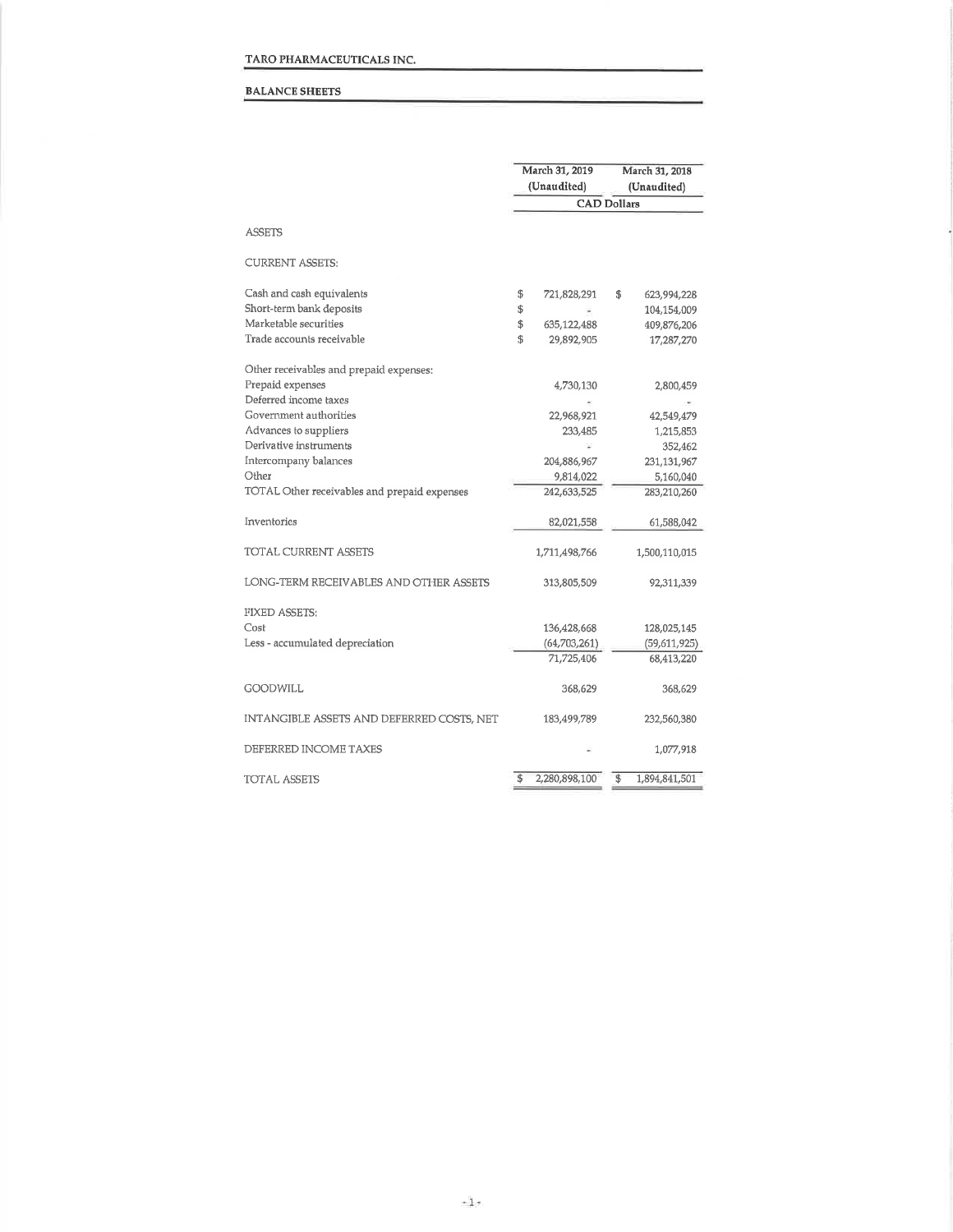## TARO PHARMACEUTICALS INC.

## BALANCE SHEETS

|                                        | March 31, 2019<br>(Unaudited) |               |                    | March 31, 2018<br>(Unaudited) |  |  |
|----------------------------------------|-------------------------------|---------------|--------------------|-------------------------------|--|--|
|                                        |                               |               | <b>CAD Dollars</b> |                               |  |  |
| LIABILITIES AND SHAREHOLDERS' EQUITY   |                               |               |                    |                               |  |  |
| <b>CURRENT LIABILITIES:</b>            |                               |               |                    |                               |  |  |
| Accounts payable:                      |                               |               |                    |                               |  |  |
| Trade payables                         | \$                            | 11,121,439    | \$                 | 12,977,047                    |  |  |
| Other current liabilities:             |                               |               |                    |                               |  |  |
| Returns reserve                        |                               | 4,658,629     |                    | 2,967,811                     |  |  |
| Due to customers                       |                               |               |                    |                               |  |  |
| Intercompany balances                  |                               | 267,616,352   | 25,251,333         |                               |  |  |
| Employees and payroll accruals         |                               | 5,052,444     | 4,147,926          |                               |  |  |
| Deferred revenue                       |                               | 306,143       |                    | 287,000                       |  |  |
| Medicaid and indirect rebates          |                               | 13,935,271    |                    | 8,623,301                     |  |  |
| Accrued income taxes                   |                               |               |                    |                               |  |  |
| Legal and audit fees                   |                               |               |                    |                               |  |  |
| Accrued expenses                       |                               | 16,823,720    |                    | 7,322,797                     |  |  |
| Interest payable                       |                               |               |                    |                               |  |  |
| Derivative instruments                 |                               | 2,826,401     | 761,693            |                               |  |  |
| Deferred taxes                         |                               |               |                    |                               |  |  |
| Other                                  |                               | 29,394        | 856,288            |                               |  |  |
| <b>TOTAL Other current liabilities</b> |                               | 311,248,354   |                    | 50,218,150                    |  |  |
| <b>TOTAL CURRENT LIABILITIES</b>       |                               | 322,369,793   |                    | 63,195,196                    |  |  |
| LONG-TERM LIABILITIES:                 |                               |               |                    |                               |  |  |
| Deferred income taxes                  |                               | 1,955,156     |                    | 2,795,090                     |  |  |
| Other long-term liabilities            |                               | 4,006,568     |                    | 2,394,397                     |  |  |
|                                        |                               | 5,961,724     |                    | 5,189,487                     |  |  |
| SHAREHOLDERS' EQUITY                   |                               | 1,952,566,584 |                    | 1,826,456,818                 |  |  |
|                                        | \$                            | 2,280,898,100 | \$                 | 1,894,841,501                 |  |  |

Date of approval of the financial staternents

Harold Parks Executive Director, Finance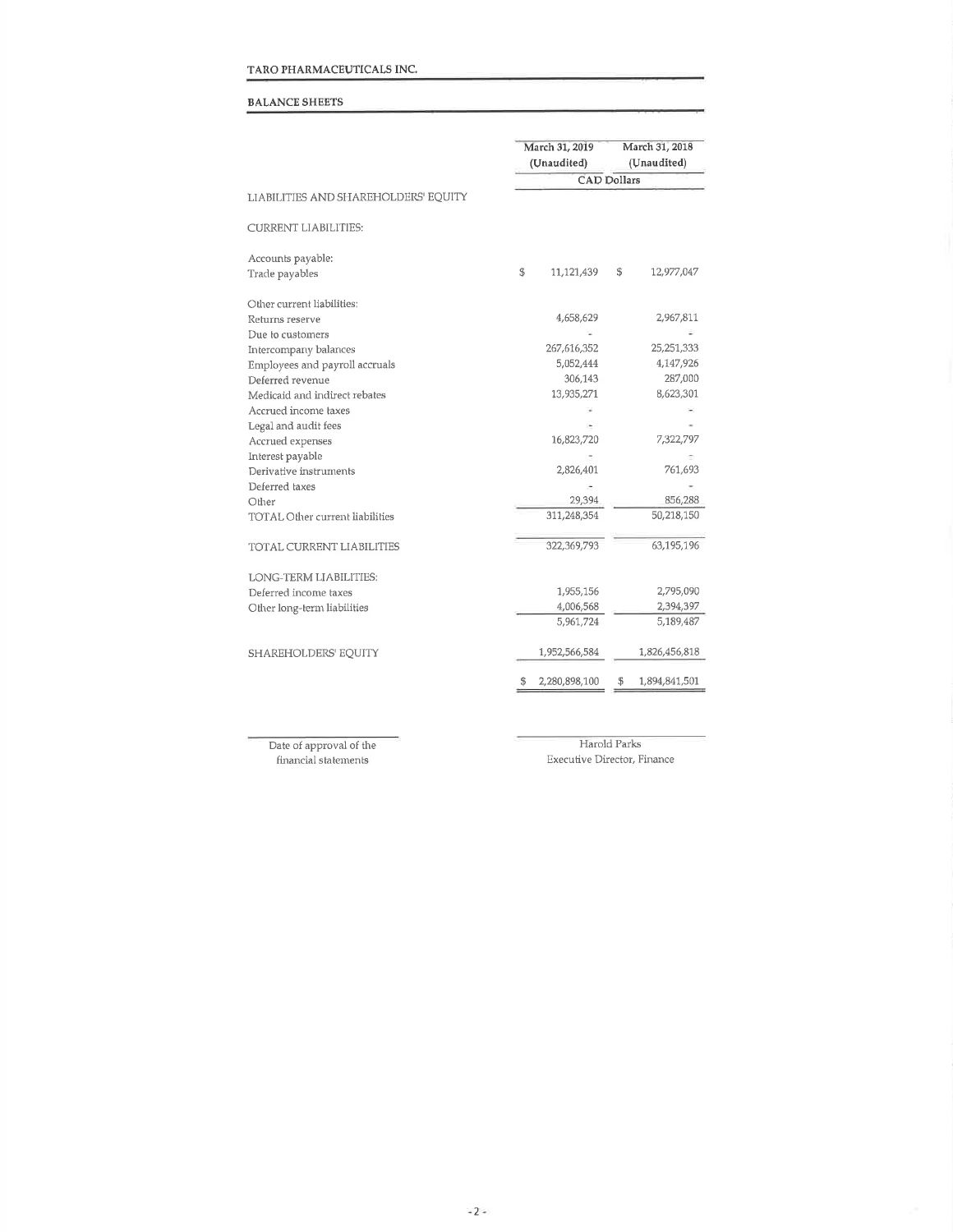## STATEMENTS OF INCOME

|                                                         | For the year<br>For the year<br>Ended<br>Ended<br>March 31, 2019<br>March 31, 2018<br>(Unaudited)<br>(Unaudited)<br><b>CAD Dollars</b> |    |              | For the year<br>Ended<br>March 31, 2017<br>(Unaudited) |             |  |
|---------------------------------------------------------|----------------------------------------------------------------------------------------------------------------------------------------|----|--------------|--------------------------------------------------------|-------------|--|
| Sales                                                   | \$<br>363,451,951                                                                                                                      | \$ | 350,220,956  | \$                                                     | 484,359,805 |  |
| Cost of sales                                           | 194,146,268                                                                                                                            |    | 146,237,063  |                                                        | 125,246,550 |  |
| Gross profit                                            | 169,305,683                                                                                                                            |    | 203,983,893  |                                                        | 359,113,255 |  |
| Research and development                                | 41,192,787                                                                                                                             |    | 38,339,637   |                                                        | 21,707,124  |  |
| Selling and marketing expenses                          | 11,282,659                                                                                                                             |    | 9,415,014    |                                                        | 8,702,413   |  |
| General and administrative expenses                     | 11,028,244                                                                                                                             |    | 9,515,285    |                                                        | 6,507,206   |  |
| Operating income                                        | 105,801,993                                                                                                                            |    | 146,713,957  |                                                        | 322,196,511 |  |
| Financing income (expenses), net                        | 66,873,692                                                                                                                             |    | (29,716,122) |                                                        | 37,240,818  |  |
| Other income (expense)                                  | 1,335,331                                                                                                                              |    | 2,400,453    |                                                        | 4,391,277   |  |
| Income before taxes on income                           | 174,011,016                                                                                                                            |    | 119,398,288  |                                                        | 363,828,606 |  |
| Taxes on income                                         | 50,226,492                                                                                                                             |    | 23,494,758   |                                                        | 88,095,847  |  |
| Net income for the period before subsidiaries and divid | 123,784,525                                                                                                                            |    | 95,903,529   |                                                        | 275,732,758 |  |
| Dividend income, net                                    |                                                                                                                                        |    |              |                                                        |             |  |
| Subsidiaries                                            |                                                                                                                                        |    |              |                                                        |             |  |
| Net income for the period                               | \$<br>123,784,525                                                                                                                      | \$ | 95,903,529   | \$                                                     | 275,732,758 |  |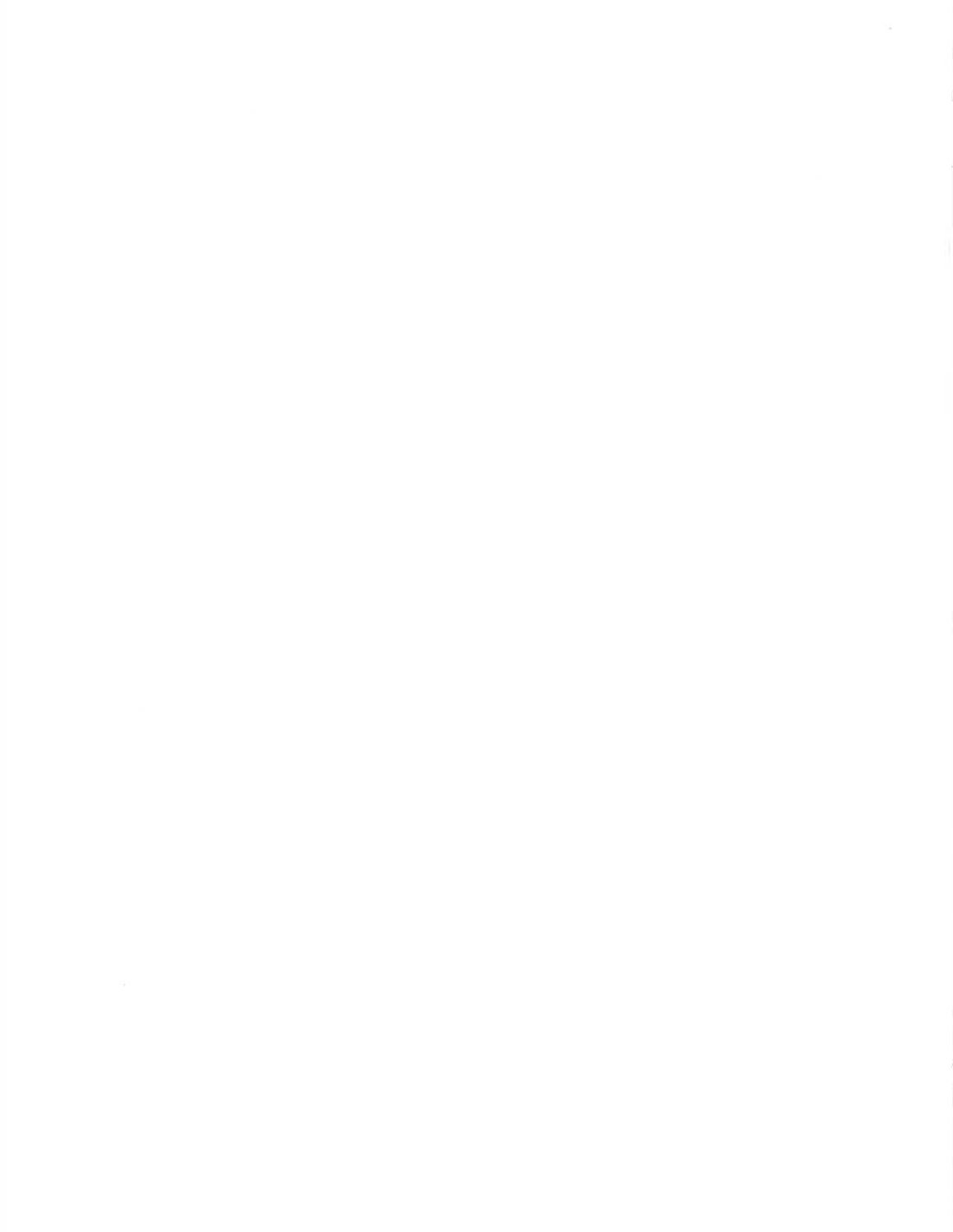# TARO PHARMACEUTICALS INC.

#### Changes in Shareholders' Equity

CAD Dollars

|                                   |                          |              |                          | Accumulated   |               |                |                          |                |
|-----------------------------------|--------------------------|--------------|--------------------------|---------------|---------------|----------------|--------------------------|----------------|
|                                   |                          |              | Additional               | Other         |               | Total Taro     |                          | Total          |
|                                   | Number of                | Share        | Paid-in                  | Comprehensive | Retained      | Shareholders'  | Noncontrolling           | Shareholders'  |
|                                   | <b>Shares</b>            | Capital      | Capital                  | Income (Loss) | Earnings      | Equity         | Interest                 | Equity         |
|                                   | (Unaudited)              | (Unaudited)  | (Unaudited)              | (Unaudited)   | (Unaudited)   | (Unaudited)    | (Unaudited)              | (Unaudited)    |
| Balance at April 1, 2016          | 10                       | 10           | 295,107                  | i post        | 1,208,512,055 | 1,208,807,172  | ٠                        | 1,208,807,172  |
| Comprehensive income, net of tax  |                          |              |                          |               |               |                |                          |                |
| Net income                        | $\overline{\phantom{a}}$ | $\sim$       | $\overline{\phantom{a}}$ | $\sim$        | 275,732,758   | 275,732,758.33 | ×                        | 275,732,758    |
| Balance at March 31, 2017         | 10                       | 10           | 295,107                  | in 1          | 1,484,244,813 | 1,484,539,931  | $\overline{\phantom{a}}$ | 1,484,539,931  |
| Issuance of shares to TNA         | $\overline{\phantom{a}}$ | 241,354,403  | ÷                        | n.            | $\sim$        | 241,354,403.00 | Ξ                        | 241,354,403    |
| Comprehensive income, net of tax  | $\overline{\phantom{a}}$ | $\sim$       | $\sim$                   | 4,658,955     |               | 4,658,955      | Ξ                        | 4,658,955      |
| Net income                        | ÷.                       | $\sim$ 1     | $\overline{\phantom{a}}$ |               | 95,903,530    | 95,903,529.50  | ÷                        | 95,903,530     |
| Balance at March 31, 2018         | 10                       | 241,354,413  | 295,107                  | 4,658,955     | 1,580,148,343 | 1,826,456,818  | ā.                       | 1,826,456,818  |
| Reduction of shares issued to TNA | ÷.                       | (11,015,723) | $\sim$                   |               |               | (11,015,723)   | ¥                        | (11, 015, 723) |
| Comprehensive income, net of tax  | $\overline{\phantom{a}}$ | $\sim$       | ÷.                       | 13,340,963    | ×,            | 13,340,963     | ÷                        | 13,340,963     |
| Net income                        | ÷                        | ×.           |                          | $\,$          | 123,784,525   | 123,784,525    |                          | 123,784,525    |
| Balance at March 31, 2019         | 10                       | 230,338,690  | 295,107                  | 17,999,918    | 1,703,932,868 | 1,952,566,584  |                          | 1,952,566,584  |